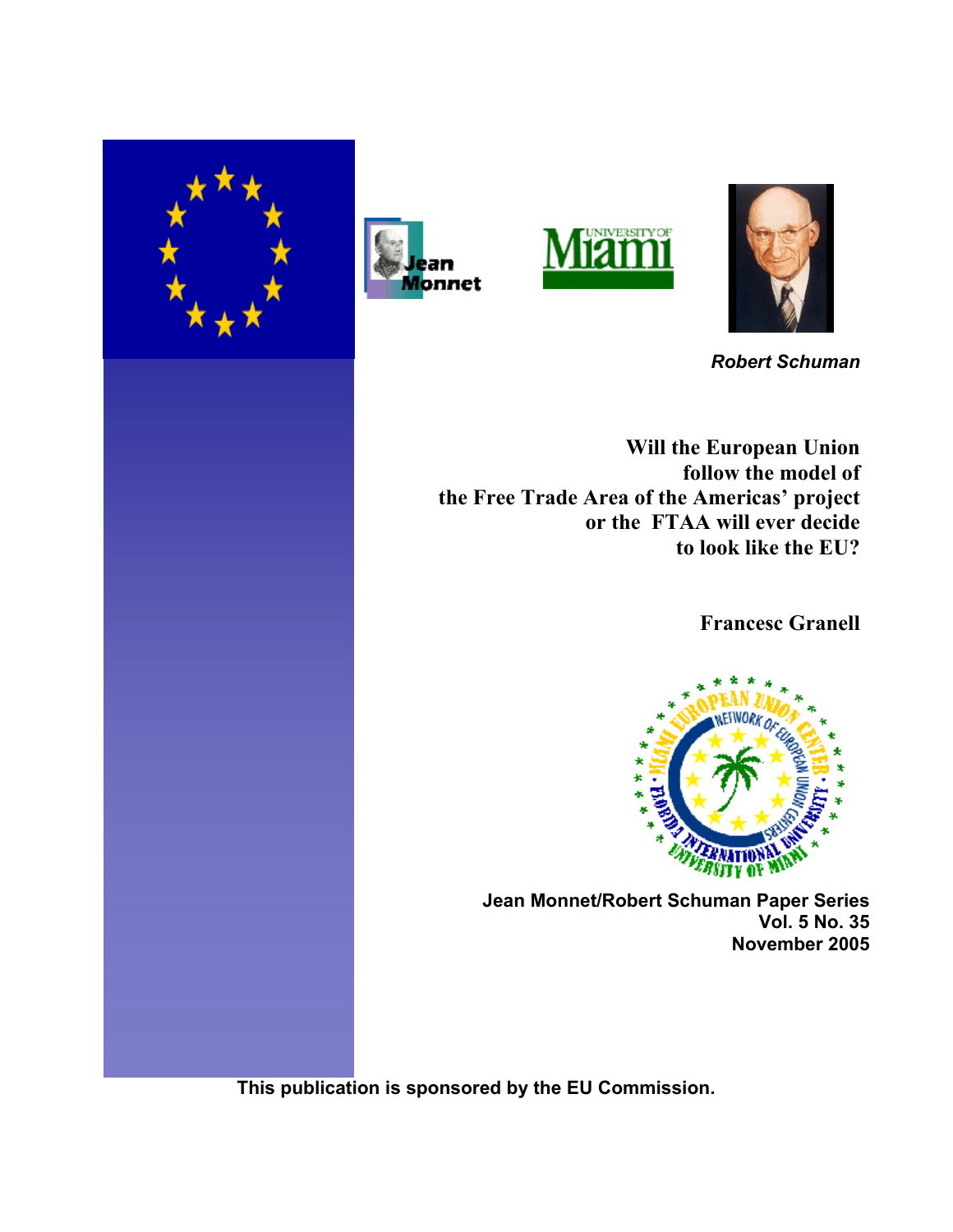# **The Jean Monnet/Robert Schuman Paper Series**

The Jean Monnet/Robert Schuman Paper Series is produced by the Jean Monnet Chair of the University of Miami, in cooperation with the Miami European Union Center.

These monographic papers analyze ongoing developments within the European Union as well as recent trends which influence the EU's relationship with the rest of the world. Broad themes include, but are not limited to:

- ♦ EU Enlargement
- ♦ The Evolution of the Constitutional Process
- ♦ The EU as a Global Player
- ♦ Comparative Regionalisms
- ♦ The Trans-Atlantic Agenda
- ♦ EU-Latin American Relations
- ♦ Economic issues
- Governance
- ♦ The EU and its Citizens
- ♦ EU Law

As the process of European integration evolves further, the Jean Monnet/Robert Schuman Papers is intended to provide current analyses on a wide range of issues relevant to the EU. The overall purpose of the monographic papers is to contribute to a better understanding of the unique nature of the EU and the significance of its role in the world.

Miami European Union Center **Jean Monnet Chair Staff:** University of Miami Joaquín Roy (Director) 1000 Memorial Drive Wendy Grenade (Editor) Fax: (305) 284 4406 E-Mail: jroy@miami.edu Web: www.miami.edu/eucenter

101 Ferré Building Maria Lorca (Research Associate) Coral Gables, FL 33124-2231 Eloisa Vladescu (Associate Editor) Phone: 305-284-3266 Larisa Homarac (Research Assistant)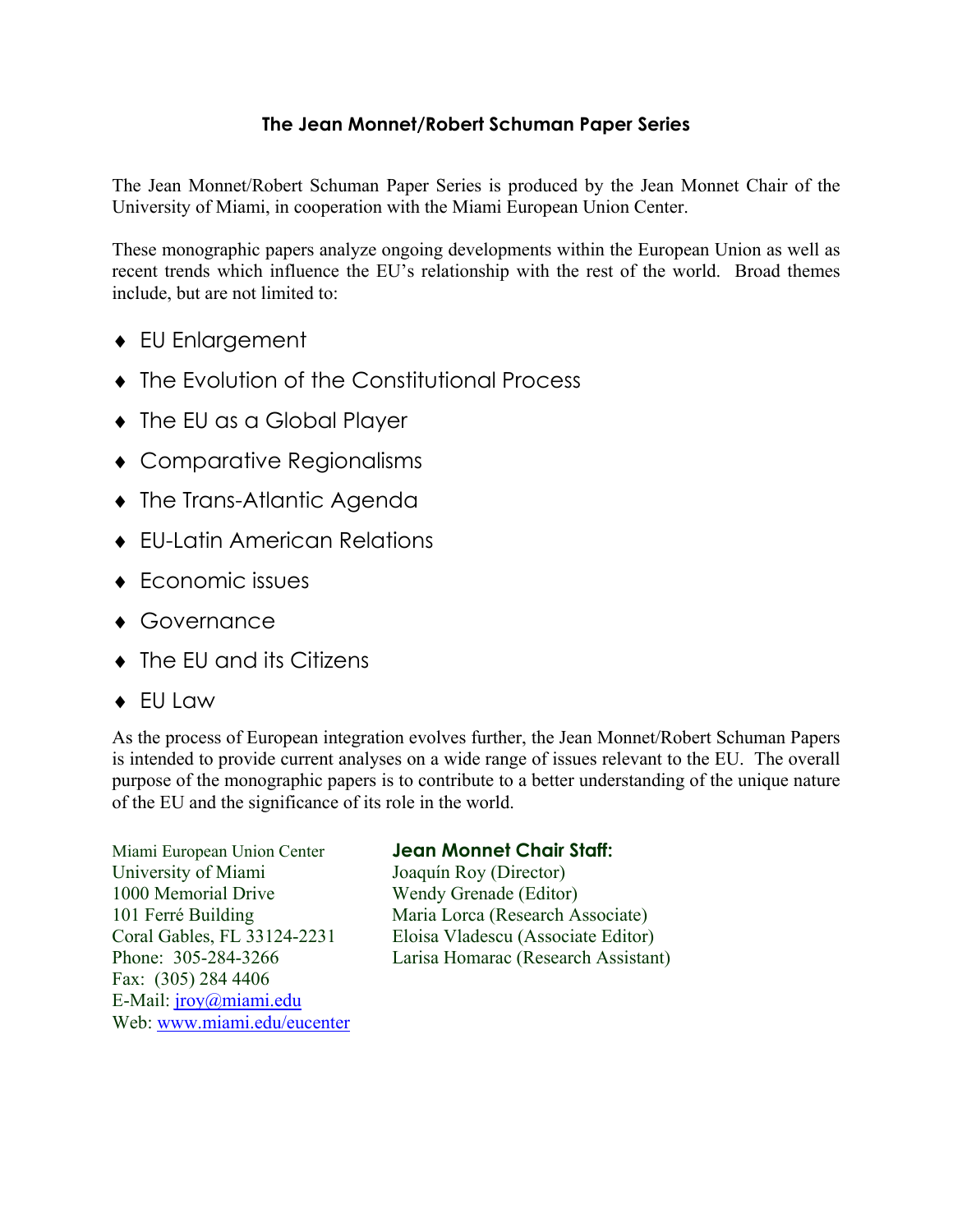# **Will the European Union follow the model of the Free Trade Area of the Americas' project, or the FTAA will ever decide to look like the EU?**

**\_\_\_\_\_\_\_\_\_\_\_\_\_\_\_\_\_\_\_\_\_\_\_\_\_\_\_\_\_\_\_\_\_\_\_\_\_\_\_\_\_\_\_\_\_\_\_\_\_\_\_\_\_\_\_\_\_\_\_\_\_\_\_\_\_\_** 

 $\mathcal{L}_\mathcal{L} = \mathcal{L}_\mathcal{L} = \mathcal{L}_\mathcal{L} = \mathcal{L}_\mathcal{L} = \mathcal{L}_\mathcal{L} = \mathcal{L}_\mathcal{L} = \mathcal{L}_\mathcal{L} = \mathcal{L}_\mathcal{L} = \mathcal{L}_\mathcal{L} = \mathcal{L}_\mathcal{L} = \mathcal{L}_\mathcal{L} = \mathcal{L}_\mathcal{L} = \mathcal{L}_\mathcal{L} = \mathcal{L}_\mathcal{L} = \mathcal{L}_\mathcal{L} = \mathcal{L}_\mathcal{L} = \mathcal{L}_\mathcal{L}$ 

**Francesc Granell**<sup>1</sup>

**The Jean Monnet Chair University of Miami Miami, Florida November, 2005** 

<sup>&</sup>lt;sup>1</sup> Dr. Granell is professor of Economic International Organization at University of Barcelona and Honoree General Director of the European Commission. His academic background comprises a Ph. D. in Political, Economic and Trade Sciences at University of Barcelona and studies in the same are at the Institute of European Studies (Geneva), the International Marketing Institute (Cambridge), and the Fletcher School of Law and Diplomacy. He has also been visiting professor at Georgetown University. Among his professional activities in the European Commission, he was head of the Commission negotiating team for the accession of Finland as well as head of the area of relations with the Pacific, Caribbean and Indic countries. He has published an extensive number of articles on external trade, economic international relations and European integration.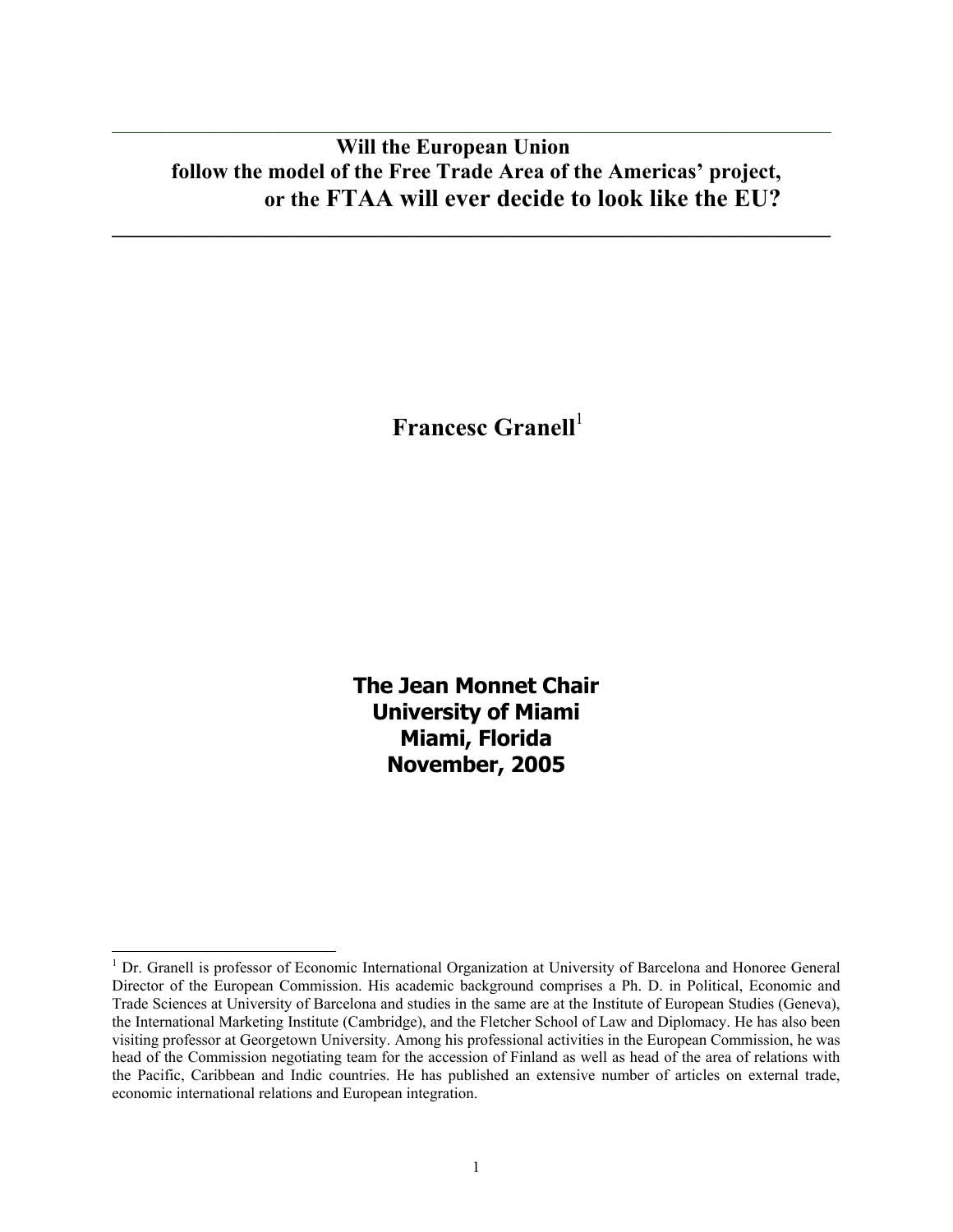# **Will the European Union follow the model of the Free Trade Area of the Americas' project, or the FTAA will ever decide to look like the EU?**

**\_\_\_\_\_\_\_\_\_\_\_\_\_\_\_\_\_\_\_\_\_\_\_\_\_\_\_\_\_\_\_\_\_\_\_\_\_\_\_\_\_\_\_\_\_\_\_\_\_\_\_\_\_\_\_\_\_\_\_\_\_\_\_\_\_\_** 

# **Introduction**

l

At the beginning of the 21st Century, the European Union is an Economic and Monetary Union with a strong and stable single currency. Economic and Monetary Union is, according to the Theory of Integration, the latest and superior stage of any economic integration and in the case of the European post cold war integration, the attainment of the Single market and the liberalisation of capital movements called for a single currency and a European Central Bank as a logical and essential complement. The level of economic integration reached now is very high. Moreover some people consider that this level is still not sufficient, so new steps must be covered in areas such as energy and telecommunications, to ensure healthy competition, efficient education... and everything in simplicity with the purpose of making life easier for operators and consumers and the overall European economy much more dynamic.

 The Project of the Treaty establishing a Constitution for Europe signed on 29 October 2004 fostered the European Union to advance toward a political entity, but the setback suffered by this project during the ratification process, and the difficulties envisaged with the enlargement negotiations with Turkey and Croatia launched on October 3, 2005, may weaken the entire European process.

 The European Council held in Hampton Court on October 27-28, 2005, under the British Presidency of the Council, had shown that European leaders are in need of redefining the European Integration process to make it more effective and to avoid setbacks in the European process. On the other side of the Atlantic, the leaders of the Western Hemisphere countries are meeting on November 4-5, 2005 in Mar del Plata in a new Summit of the Americas in order to push the cooperation between the 34 American democratic countries that are building the experience of a Free Trade Area of Americas (FTAA) in accordance with the project first launched in Miami in 1994 and still not properly defined after a decade of numerous political and technical meetings.

 The FTAA is today only a Project, and the European Union is today the most advanced scheme of regional integration among the seventy regional agreements that have been notified to, and examined by, the GATT from its inception in 1947 to the decision to institute -from 1 January 1995- a World Trade Organization, having lent new lustre to a multilateral system2 .

 In order to arrive at the present level of integration, the European process is in a permanent process of change as it has been throughout the Community's life.

<sup>&</sup>lt;sup>2</sup>S.Devos: Regional Integration, THE OECD OBSERVER, February-March 1995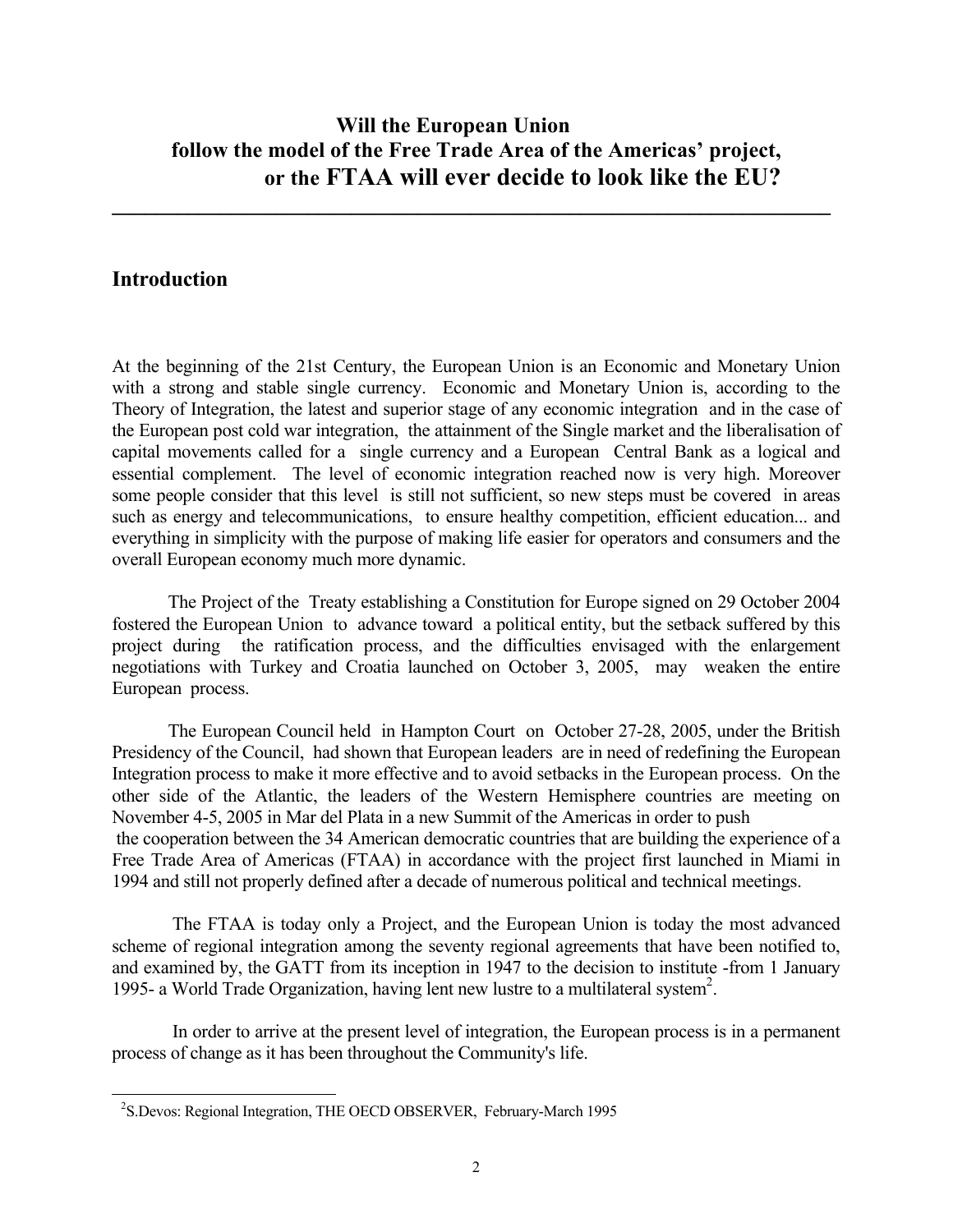It is not my purpose to analyze, here, the historical process of development of the present European Union but it is necessary to remember the parallel processes of deepening and enlargement that have taken place since the Schuman Declaration of 9 May 1950. In this sense we can say that European Integration has always moved qualitatively and quantitatively in an interrelated process.

 Qualitatively because the European Community has developed from the sectorally limited European Coal and Steel Community (ECSC), created by the Paris Treaty signed on 18 April 1951 (in force 25 July 1952), to the very ambitious European Union (EU) created by the Treaty on European Union signed in Maastricht, on 7 February 1992 (in force 1 November 1993), with the two essential intermediate steps of the Rome Treaties signed on 25 March 1957 (in force 1 January 1958) establishing the European Economic Community (EEC) and the EURATOM, as well the Single European Act signed in Luxembourg on 17 February 1986 and in The Hague on 28 February 1986 (in force 1 July 1987). The process has been completed until now by the Treaties of Amsterdam signed on 2 October 1997 (in force 1 May 1999) and Nice signed on 26 February 2001 (in force 1 February 2003).

 Quantitatively because the six ECSC , EC and EURATOM founding members (Belgium, France, Germany, Italy, Luxembourg and Netherlands) became nine from 1 January 1973 (by inclusion of Denmark, Ireland and United Kingdom), ten from 1 January 1981 (with the accession of Greece), twelve from 1 January 1986 (with the accession of Portugal and Spain) fifteen since 1 January 1995 (with the membership of Austria, Finland and Sweden) , twenty-five since May 1, 2004 (with membership of Estonia, Latvia, Lithuania, Poland , Czech Republic, Slovakia, Hungary, Slovenia, Malta and Cyprus) and a expected twenty-seven since 1 January 2007 (with the Bulgaria and Romania Accession Treaties already signed on 25 April 2005).

 Qualitative and Quantitative developments have been made possible by means of the proper creation and implementation of Community Law. This is not purely a question of Community Law and Community action, but involves Member States, their legal systems and their national institutions. In this sense it is necessary to say that without an implementation of existing laws there can be little point in ambitious new schemes<sup>3</sup>

 Many times during the qualitative process of deepening the European Integration, and the quantitative process of successive enlargements, some observers have expressed concern about the difficulty of carrying out one process alongside the other. Nevertheless European Integration has made significant advances on both fronts through the leadership of some new Member States in the definition of new lines of European law and policies.<sup>4</sup>

 In this sense and even if applicant countries are requested to accept the "Acquis Communautaire" in full as a precondition for full membership, enlargement negotiations have played a substantial role in the creation of the European Union as we know it today.

<sup>&</sup>lt;sup>3</sup>C. Seville: Making Sure Europe: Obeys its own Law, EUROPEAN BRIEF, February- March 1995<br><sup>4</sup>F. Granell: The European Union's Enlargement Negotiations with Austria, Finland, Norway and Sweden,

JOURNAL OF COMMON MARKET STUDIES, March 1995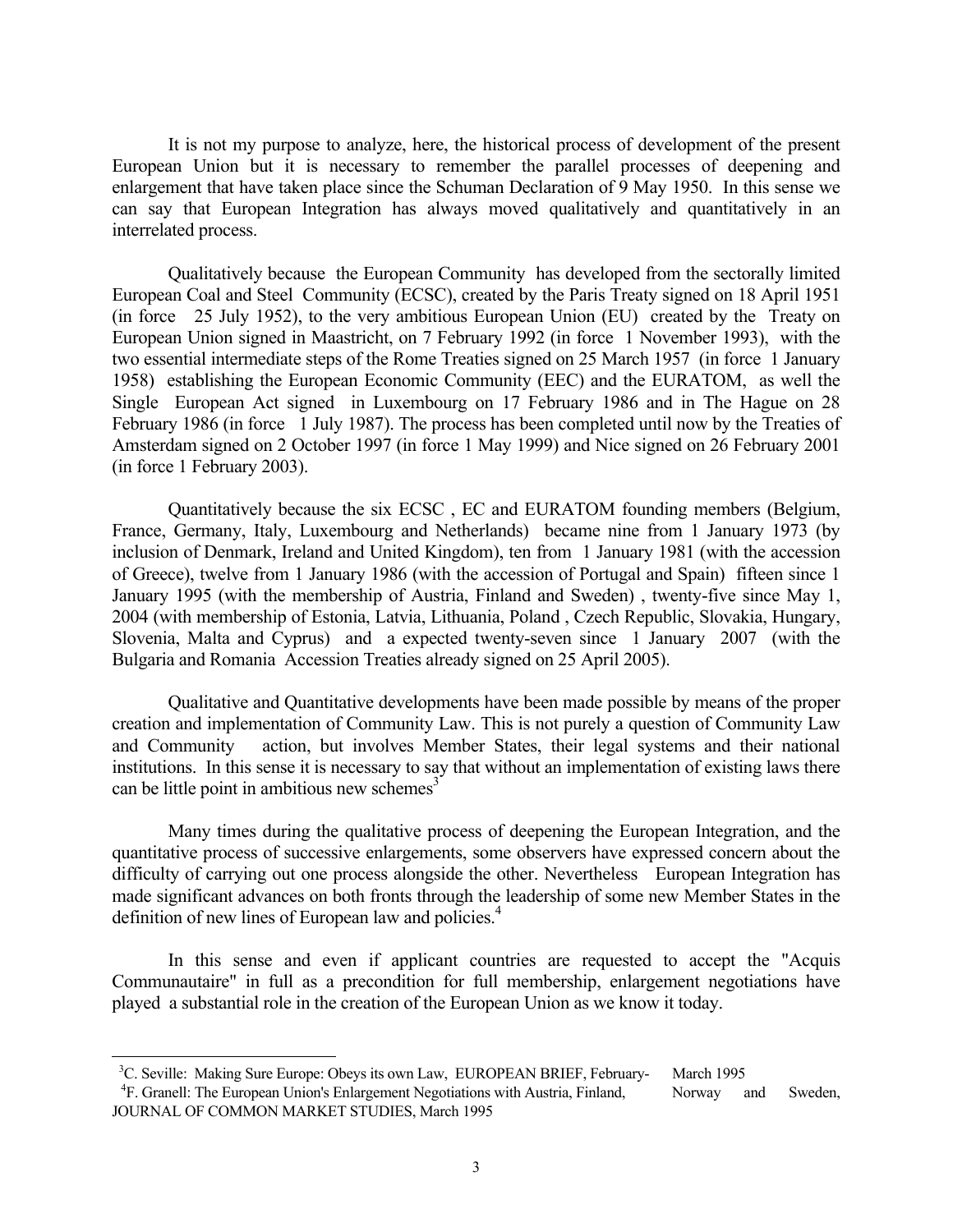The problem today is that in order to avoid problems in the functioning of a future European Union of some 30 members a revision of some of the institutions and some of the regulations of the existing Community is necessary. Nevertheless the EU has failed to do so in the three efforts conducted until now: The Treaty of Amsterdam , the Treaty of Nice, and the Treaty establishing a Constitution for Europe signed on October 2004 and in a difficult process of ratification after the negative result of the referenda organized in France and the Netherlands).

 At the same time, a difficult political debate is focussing on the "level of Budget" required for making the EU effective. The re-organization of the EU expenditure in order to put it in line with the requirements of the Lisbon Process pushes for a more competitive Europe in the context of the World globalization and the international division of labour. The Sapir Report introduced suggestions in view of reducing Agricultural expenditure and increasing the expenditure in areas in which new lines of competitiveness can be open, but the European farmers and the countries benefiting from the redistributive funds of the EU are very reluctant to accept proposals in this sense<sup>5</sup>.

#### 2. The present "acquis communautaire"

 The community law in force known as the "Acquis Communautaire" comprised just some 8.000 pages of texts at the beginning of the seventies. Then in the middle of the eighties, it increased to 30.000 pages. Today the global Acquis comprises some 130.000 pages. President Barroso and other members of the Commission have expressed the need of reducing the number of regulations to make the Union less bureaucratic. In fact one of the purposes of the process opened by the Laeken European Council at the end of 2001 and finally conducive to the "Constitutional Treaty" was to make the "Acquis" shorter and more transparent.

The present EU Acquis includes:

- -The institutional provisions governing intergovernmental and supranational EU's bodies, their composition and interactions
- -The legal framework : with the different kind of Community treaties, regulations, acts and other texts as well as a loft of "soft law"
- -The financial regulations establishing the multi annual Financial Perspectives, the Union's Budgetary resources and expenses, the European Development Fund and the European Investment Bank by-laws.
- -The norms establishing the free circulation of goods, persons and capital inside the EU, the freedom to provide services and freedom of establishment

<sup>&</sup>lt;sup>5</sup> An Agenda for growing Europe: Making the EU System deliver. Report of an independent High Level Study Group established on the initiative of the President of the European Commission (Sapir Report), July 2003.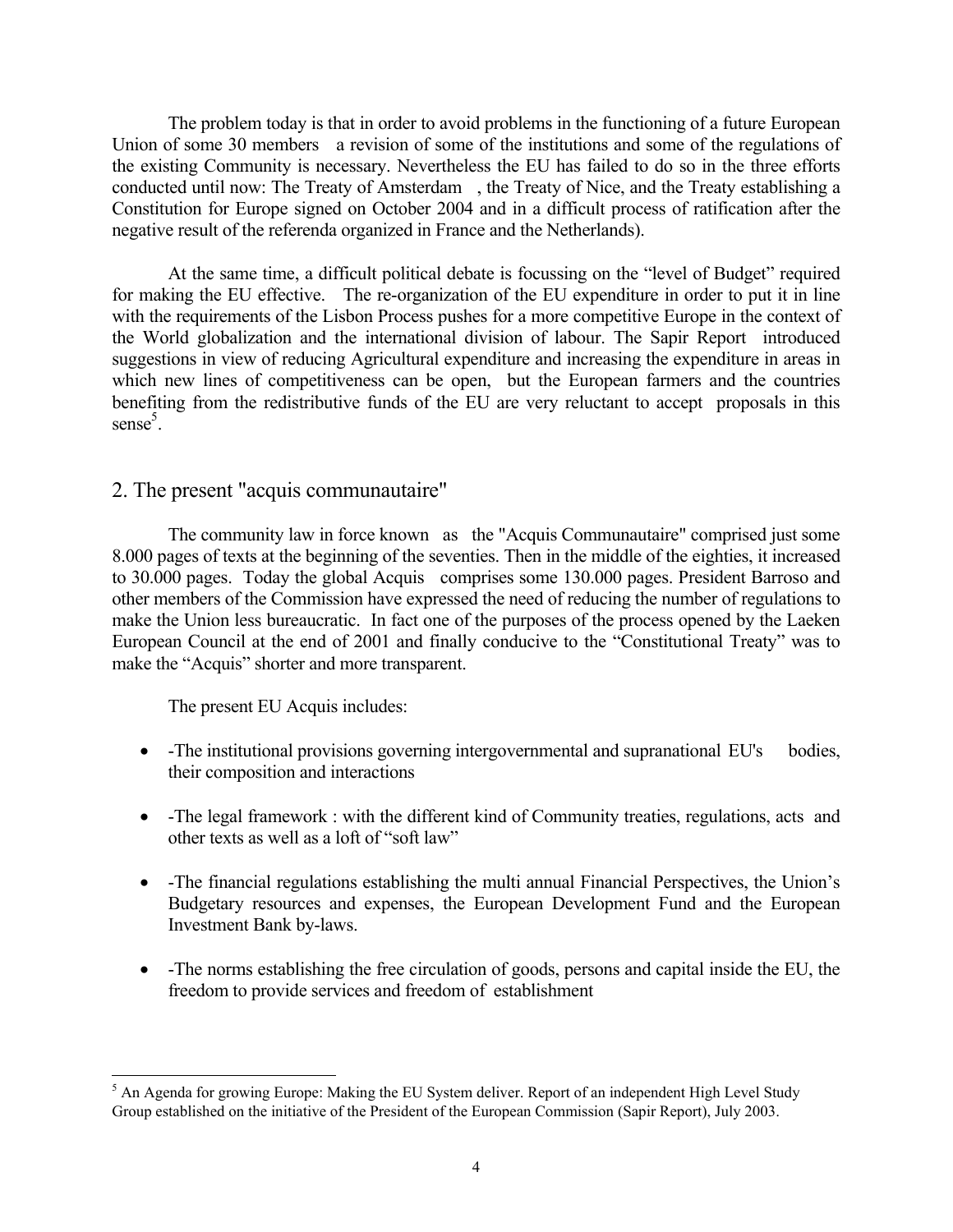- -The common Community rules and standards concerning harmonization, fair competition and monopolies, indirect taxation, veterinary and plant health, commercial law, etc.
- -The common policies: Common Agricultural Policy; Common External Tariff and Commercial Policy; Development Policy; Regional , Social and Cohesion Policy; transport policy; Consumer and health protection, Research and Information policies, Education, Statistics, Energy policy; Fisheries Policy; Industrial Policy.
- The Economic and Monetary Union with the use of the "euro" in twelve of the twenty-five Member States<sup>6</sup>

-The so-called second and third "pillars" introduced by the Maastricht Treaty on European Union:

- -The Common Foreign and Security Policy
- -Cooperation in the fields of Justice and Home Affairs
- -The rights and duties derived from the concept of "citizenship of the Union"

 All this community "Acquis" in force have not been born overnight and simultaneously. In fact it shows the enormous growth of Community Law that has taken place during the first fifty years of European Integration with a clear linkage with the integration process in a neo-functional direction.

 On the other side, the European public opinion consulted periodically in the Eurobarometer Surveys considers the EU's integration process irreversible  $<sup>7</sup>$  even if some European governments</sup> are reluctant to accept new advances in the EU Rule.

# 3. The neo-functionalist spill-over: from ECSC to EU

l

 On 9 May 195O, Robert Schuman declared: "Europe will not be built in one day nor as part of some overall design; it will be built through practical achievements that first create a sense of common purpose". It was on the basis of that principle that Belgium, France, Germany, Italy, Luxembourg and the Netherlands signed the Treaty of Paris (18 April 1951) which provided essentially for:

• -the free movement of products and free access to sources of production

<sup>&</sup>lt;sup>6</sup> Only United Kingdom, Sweden and Denmark are not adhered to the Euro among the 15 States member of the European Union before the Enlargement of May 2004. Some of the ten new members are already in line with the criteria established for accession to euro by the Maastricht Treaty on the European Union and have expressed their intention to adhere as soon as possible

 $7$ EUROBAROMETER is a Public Opinion Survey conducted and published by the European Commission every spring and autumn since 1973.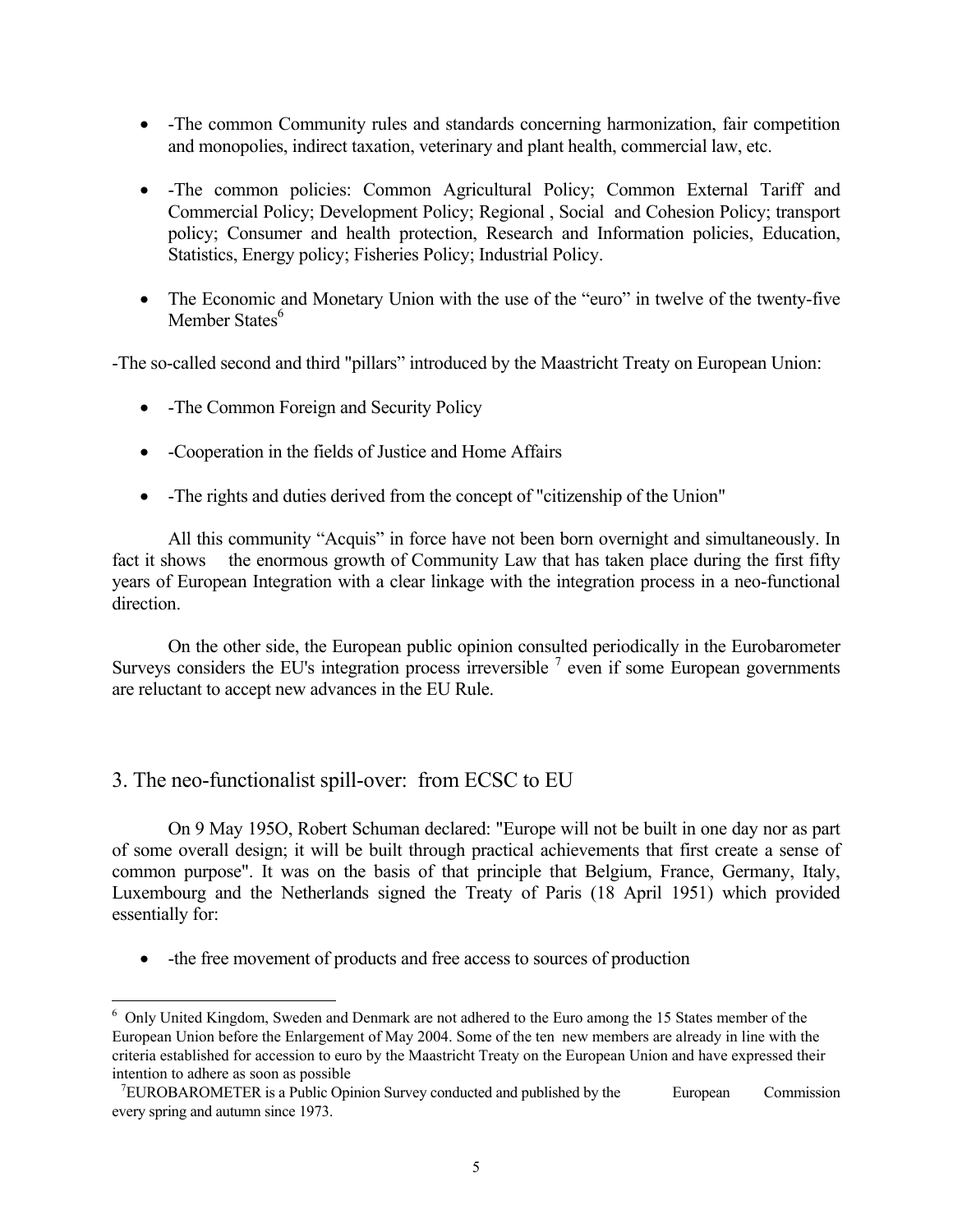- -permanent monitoring of the market to avoid distortions which could lead to the introduction of production quotas
- -respect for the rules of competition and price transparency
- -support for modernization and conversion of the coal and steel sectors
- the creation of community governing bodies and institutions

 Efforts to get the process of European integration under way again, following the failure -on 30 August 1954- of the creation of the European Defence Community with a European Army , took the form of specific proposals at the Messina Conference (10 June 1955) on a general Customs Union and another organization dealing with the atomic energy sector. These proposals culminated in the signature of the European Economic Community (EEC) and the EURATOM Treaties in a ceremony held in Rome on 25 March 1957.

The EEC Treaty proposed:

- -The promotion of a harmonious development of economic activities throughout the Community
- -A continuous and balanced expansion
- -An increase in stability
- -An accelerated raising of the standard of living
- -Closer relations between Member States

 The EEC Treaty laid down guiding principles in order to achieve these objectives and defined the framework for the legislative activities of the Community Institutions.

 As well as creating a common market to allow the free movement of goods and the mobility of factors of production (workers, enterprises, services and capital) the EEC Treaty established the first common policies: the Common Agricultural Policy (articles 38 to 43), transport policy(articles 74 to 75) and a common commercial policy (articles 110 to 113).

 The EURATOM Treaty laid down highly ambitious objectives for the nuclear energy and other peaceful civil applications.

 From that time onwards, the EEC became more prominent that the ECSC and the EURATOM, the sectoral communities. It represented a triumph for the general nature over two coexisting sectoral organizations in Coal and Steel and in the Nuclear Industry.

 During the sixties and the seventies the Community developed new policies and gave more solid form to some of those initially established at the outset, in reply to the new challenges of the World Economy: the oil crisis of 1973 forced the creation of an embryonic energy policy; the industrial transformation forced a new industrial policy; the accession of Britain to the EEC opened to the Commonwealth's poor countries the policy of association initially limited to the former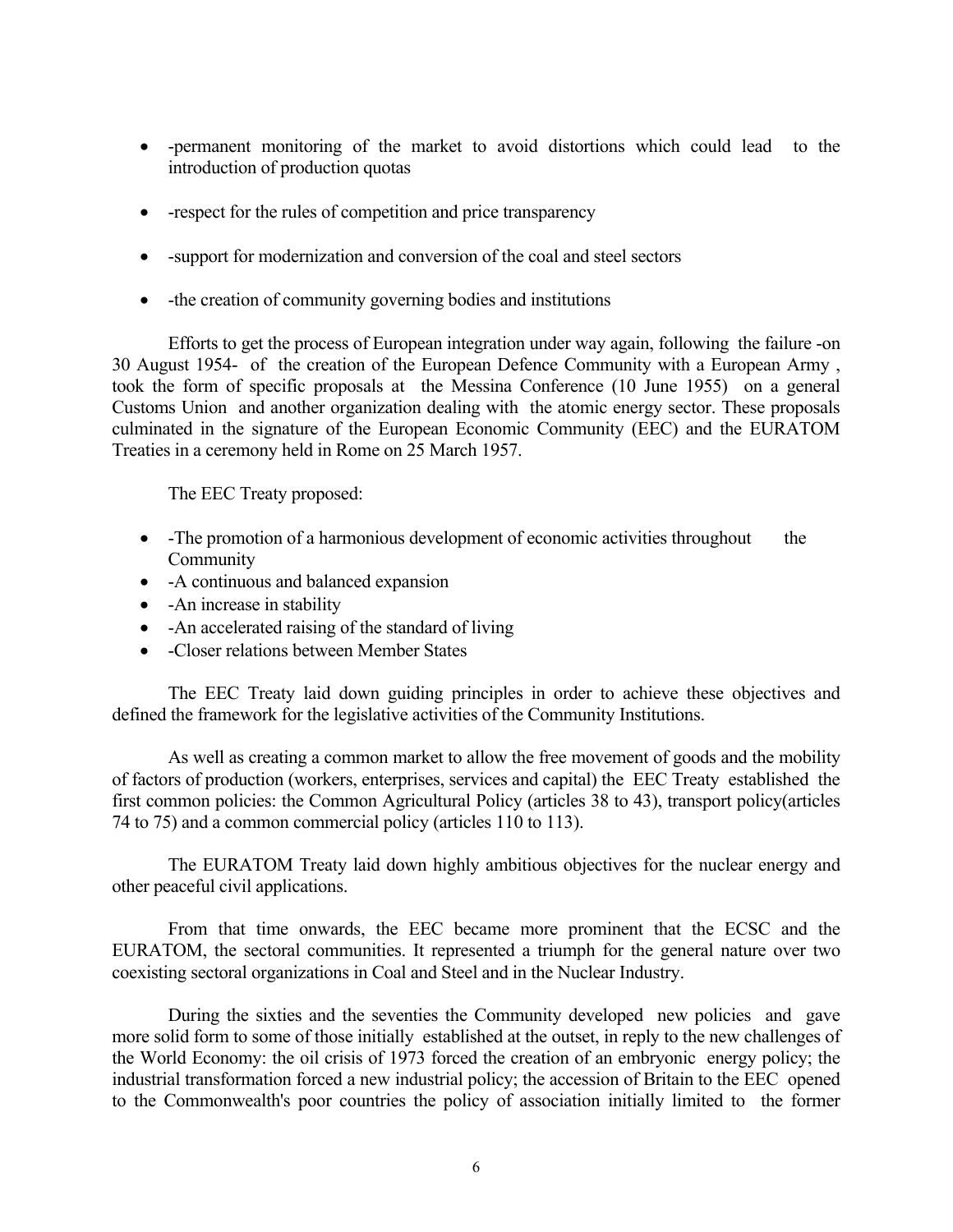colonies of the founding Member States; the dollar crisis and the transformation of the Bretton Woods "Fixed parity Monetary System" in a "Flexible Exchange rate system" obliged the creation of the European Monetary System and finally to the Euro to avoid unfair monetary dumping practices, agricultural prices disturbances and turbulences inside the Community.

 At the same time the consumer's revolution and the crisis of the sixties stimulated the establishment of non tariff barriers even inside the Community challenging the free movement of goods previously fully operative following the elimination of the Customs Tariffs and the Quotas between Members.

 Bearing all these things in mind the Fontainebleau European Council (June 1984) decided to set up an ad hoc Committee to make proposals for improving the functioning of the Community System. Following intensive political work the European Council in Milan (June 1985) decided to convene an Intergovernmental Conference to consider the powers of the European institutions, the extension of Community activities to new areas and the establishment of a "genuine" internal market.

 A Single European Act embodying the adopted proposals of the Intergovernmental Conference was signed on 17 February 1986 in Luxembourg by 9 Member States and by the remaining 3 in the Hague on 28 February 1986.

 The Single Act laid down the objectives to be attained, namely, the 1993 Single Market , some institutional arrangements, an a substantial development of new or existing common policies

 The establishment of the internal market included among the objectives of the EEC Treaty by the Single Act was in fact supposed to be completed long ago but physical, technical and administrative barriers prevented this in spite of the effective dismantling of the internal customs tariffs and the quotas in the middle of the sixties.

 New chapters introduced into the EEC Acquis by the Single Act included: Coordination of economic and monetary policies in accordance with the experience of the European Monetary System joint management, Social policy, economic and social cohesion, research and technological development and the environment. The European Sigle Act also introduced European cooperation in the sphere of Foreign Policy.

 The 1986 Single Act represented a move forward towards European Union with the "communitarization" of some of the purely national powers with a substantial transfer of competences from Member States to the Common European Institutions.<sup>8</sup>

 The creation of the Single Market stimulated a wide debate on the" Cost of non Europe"<sup>9</sup> seeking to establish the cost of the European Community's market fragmentation and thus the potential benefits from their removal- by analyzing the impact of market barriers, and by comparing with the North American experience. The cost inherent in these barriers was examined both in reports dealing with the principal horizontal barriers impeding market integration

<sup>&</sup>lt;sup>8</sup>J. De Ruyt: l'Acte Unique Européen, Institut d'Etudes Européennes de l'Université de Bruxelles, 1987<br><sup>9</sup>Commission of the European Communities: Research on the Cost of "Non Europe": Basic Findings: Vol 1: Basic Studies: Executive Summaries and other sectoral volumes, Luxembourg, 1988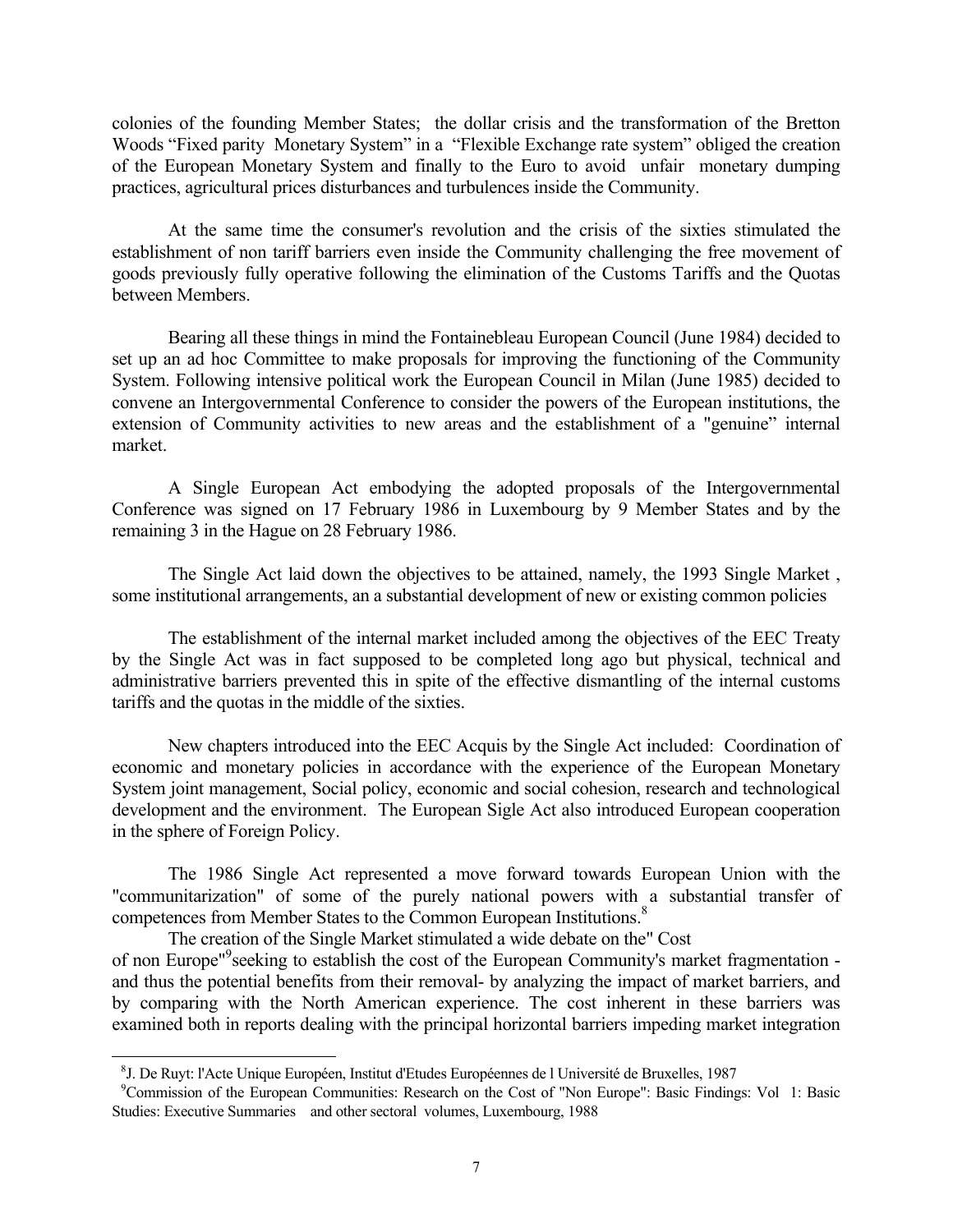(Border related controls and administrative formalities, public procurement, technical barriers, obstacles to trans-border business activity) , and those studying the impact of specific examples of barriers in representative sectors of the Community's service and manufacturing economy (automobile sector, foodstuffs industry, textile-clothing, pharmaceutical industry).

 The message of this entire research was the analysis of the benefits of completing the internal market and the potential gains to be had from market integration.

Besides the studies conducted by the European Commission condensed and embodied in a well known book by the Cecchini team<sup>10</sup>, many other independent researchers made different many other independent researchers made different appraisals about the benefits of market integration<sup>11</sup>. The EC Commission's Study ,after producing figures that demonstrated the heavy costs of having twelve separate markets (the number of Members States at that time) divided by frontier controls, identified and illustrated the immense opportunities for the future which the completition of the internal market created, in terms of growth, job creation, economies of scale, improved productivity and profitability, healthier competition, professional and business mobility, stable prices and consumer choice. In other words: significant inflation-free growth and the creation of million new jobs.

The Southern enlargement of the  $EC^{12}$ , the unemployment crisis which started in the eighties<sup>13</sup>, the agreement to establish an Economic and Monetary Union reached at the European Council held in Madrid in June 1989 , the new political situation created by the fall of the Berlin Wall with the German interest to advance economic and political union at the same time, the end of the Cold War, and the pressure from the European Parliament to obtain additional powers forced the decision to convene a new intergovernmental conference -in December 1990- which lead to the signature by the representatives of the Twelve Member States, in Maastricht, on 7 February 1992, of the Treaty on European Union (TEU).<sup>14</sup>

 The Maastricht Treaty marked a new stage in the process of creating a Union among the peoples of Europe and forced the approval of a Financial Package (Delors II) enlarging the EU's budgetary resources to cover the new policies established by the Treaty in a new organic an pluriannual form (Financial Perspectives approved in the European Council, Edinburgh, December  $1992$ <sup>15</sup>

 According to the Treaty, the European Union is now built on three pillars. The first, the Community pillar, is rooted in the Treaties of Paris (creating the ECSC) and Rome (creating the

<sup>&</sup>lt;sup>10</sup>P.Cecchini, M.Catinat and A. Jacquemin.: The European Challenge 1992: The Benefits of the Single Market, Vildwood House, Aldershot, 1988.

<sup>&</sup>lt;sup>11</sup>Commission des Communautées Européennes, Direction Générale des Affaires Economiques et Financières: Analyse de la Litterature sur les conséquences politico- économiques de 1992. Several Issues.<br><sup>12</sup>F; Nicholson and R. East: From the Six to the Twelve: The Enlargement of the European Communities, Essex,

Longman Keesing's International Studies, 1987

<sup>&</sup>lt;sup>13</sup>J.Delors et al: White Paper Growth,Competitiveness, Employment, The Challenges and ways forward into the 21st Century, Luxembourg, European Commission, 1994.

<sup>&</sup>lt;sup>14</sup>R. Corbett: The Treaty of Maastricht: From Conception to Ratification: A comprehensive Reference Guide, Longman, Westgate House, The High, Harlow, Essex, 1994.

<sup>&</sup>lt;sup>15</sup>Council of the European Communities: European Council in Edinburgh, 11-12December 1992: Conclusions of the Presidency.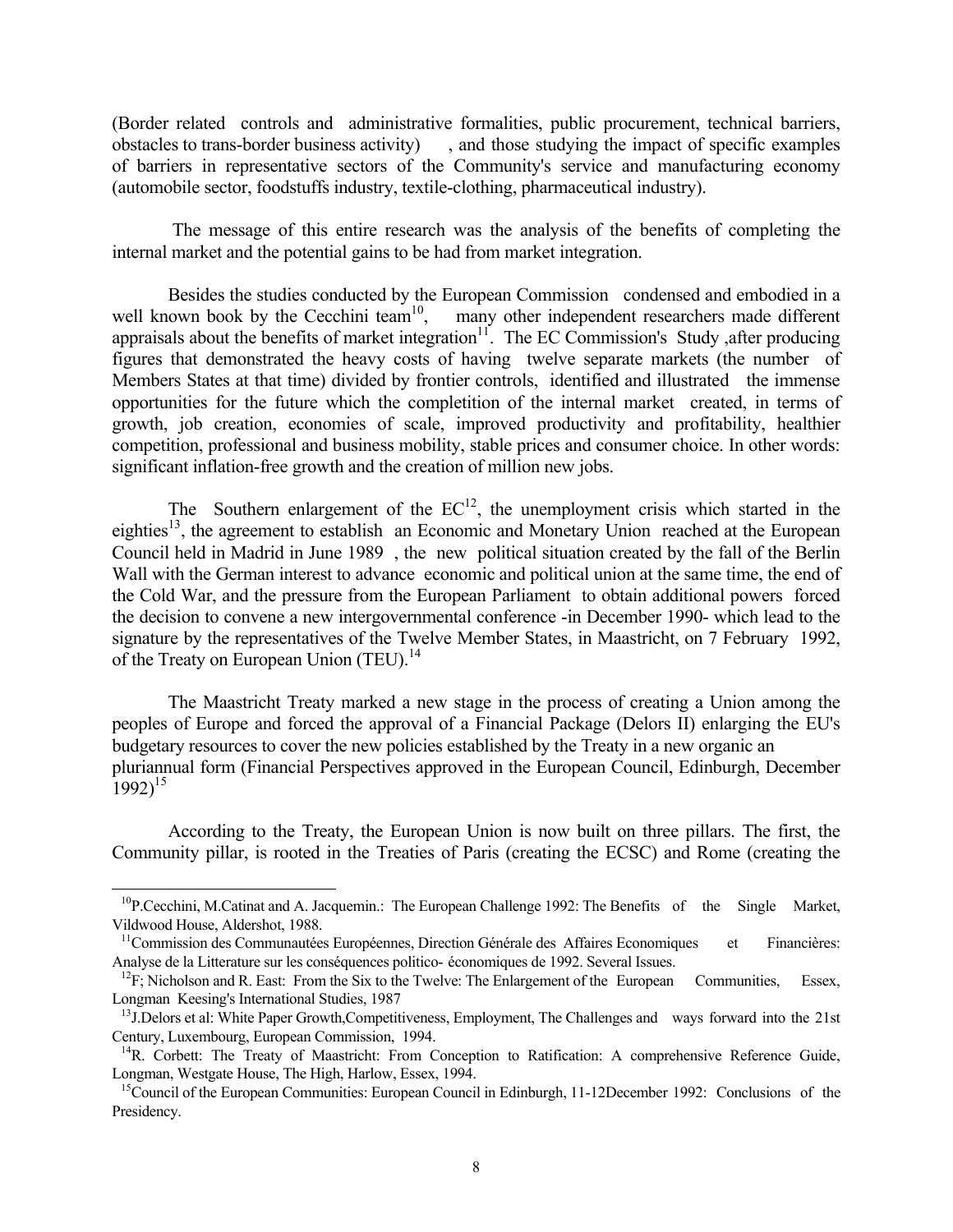EEC and the EURATOM) as modified by the Single European Act (see supra) and enriched by the Maastricht Treaty, the Amsterdam Treaty and the Nice Treaty<sup>16</sup>

 The tasks of the European Community, which constitutes the first pillar of the EU, consist in the promotion of a harmonious and balanced development of economic activities, sustainable and non-inflationary growth respecting the environment, the promotion of a high degree of convergence of economic performance and a high level of employment and social protection, the raising of the standard of living and quality of life, and economic and social cohesion and solidarity between Member States.

In accordance with the articles of the EU Acquis, the Community has competence to form policy in 17 fields:

- -free movement of goods,
- -agriculture
- -free movement of persons, services and capital
- -transport
- -competition, taxation and approximation of laws
- -economic and monetary union policy which is the keystone of Economic and Monetary Union (EMU) and the managing of the Euro by the European Central Bank
- -common commercial policy
- -social policy, education, training and youth
- -culture
- -public health
- -consumer protection
- -trans-european networks
- -industry
- -cohesion

l

- -research and technology
- -environment
- -development

 These tasks entrusted to the Community are to be carried out by the European Parliament, the European Council, the Commission, the Court of Justice and the Court of Auditors. Each will keep within the limits of powers conferred by the Acquis Communautaire with the assistance of an Economic and Social Committee, a Committee of the Regions, the Ombudsman and the European Investment Bank.

 When the Community is acting in areas which do not fall within its exclusive competence, the Community must observe the principle of subsidiarity whether or not the objectives and effects of a proposed action can be better achieved by the Community or by the Member States individually.

<sup>&</sup>lt;sup>16</sup> The Treaty establishing a Constitution for Europe –if ratified- would unify the three pillars giving a single personality to the European Union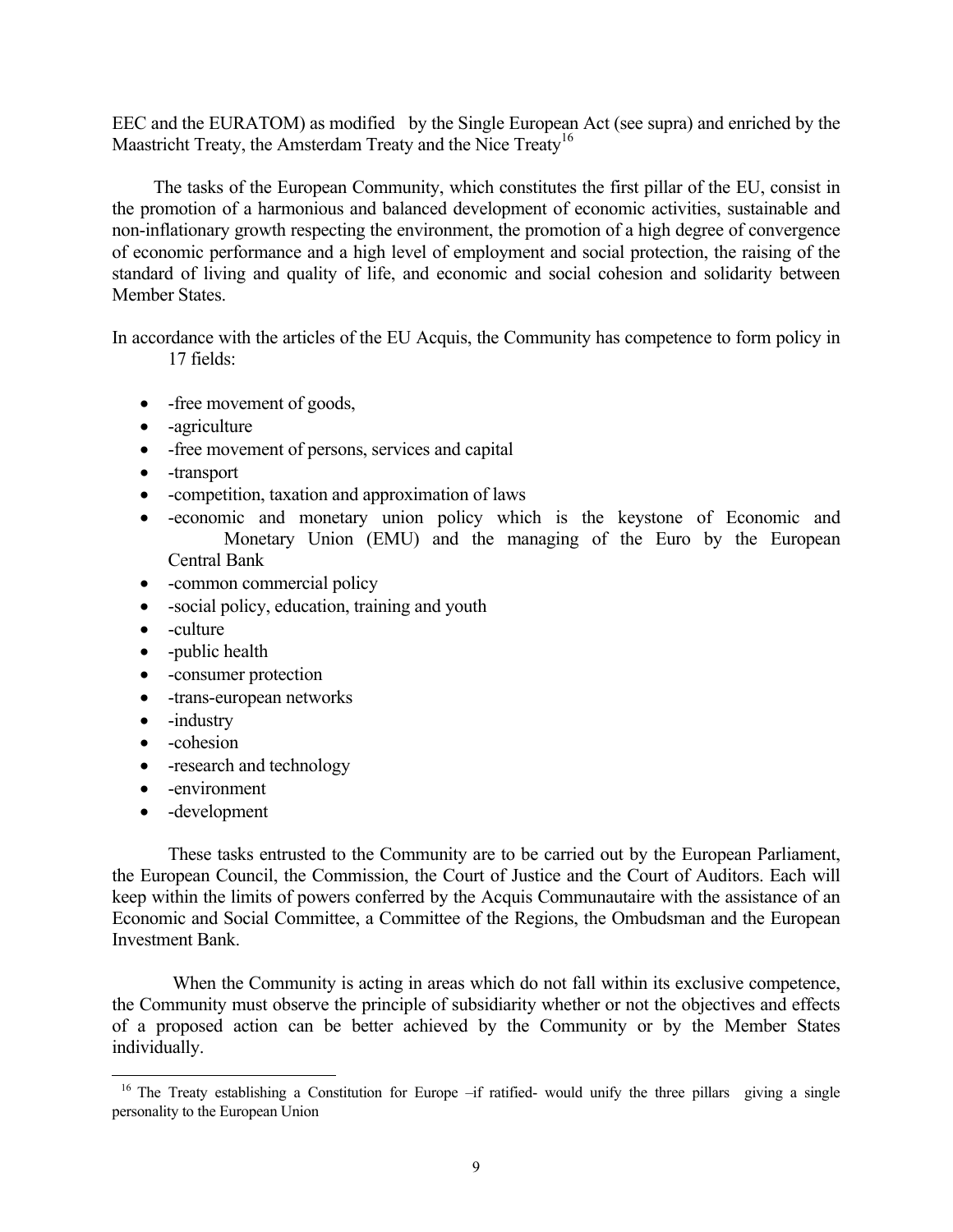The second pillar consists of the Common Foreign and Security Activities of the EU. Justice and Home Affairs constitute the third pillar. The second and third pillars operate in an intergovernmental mode.

With this retrospective analysis it is very clear that the present day EU objectives are much more extensive in scope that they were in the ECSC and EEC Treaties and this situation has consequences for the tasks to be carried out by the Community and in the distribution of competences between the Community and the Member States even if the principle of subsidiarity is fully applied.

 The communitarization of objectives is something understandable in the present moment of globalization of the economy and is also related to the interconnections between the different fields of the acquis communautaire:

- How to avoid, for instance, enlarge to the overall EU the Euro today limited to 12 member States if we have a single market in which nobody wants monetary dumping due to competitive devaluations ?,
- How to avoid, for instance, creating standards at the EU level if it is necessary to avoid technical barriers interfering with internal trade?
- How to forget the scale of effects that can be achieved in many fields by the Community action instead of separate action by the Member States individually?
- How to avoid the harmonization of indirect taxation if we must avoid the fiscal distortions to trade among Member States?
- How to avoid some macroeconomic convergence plans being approved by a central authority if the common currency is not to be in danger?
- How to avoid a common external action if the EU is to play an active role in the changing world arena?

 All these questions and many others have resulted in a situation in which the debate between the "realists" (according Morgenthau's approach)<sup>17</sup> defending the powers of the nation-states and the federalists defending the creation of a single European Government is quite artificial. The neofunctional approach (according Haas's approach)<sup>18</sup> with a clear spill-over of community objectives, tasks and competences, has been until now the middle way that has, in fact, been pursued in a silent but irreversible way linked with the evolution of the situation and values of the EU society and the EU position in the World.

 The text of the Constitutional Treaty signed on October 2004 and the acceptance by the recent EU new Member States of the European competences (exclusive or mixed) established by the Treaties and, also, the growing demand of this kind of Europe by Mediterranean, Balkan and East European Countries are clear indicators of this reality.

<sup>&</sup>lt;sup>17</sup>H. Morgenthau:Power among Nations: The Struggle for Power and Peace, Knorr, New York, 1985<br><sup>18</sup>E.B.Haas: The Uniting of Europe. Political, Social and Economic Forces, Stanford University Press, 1958.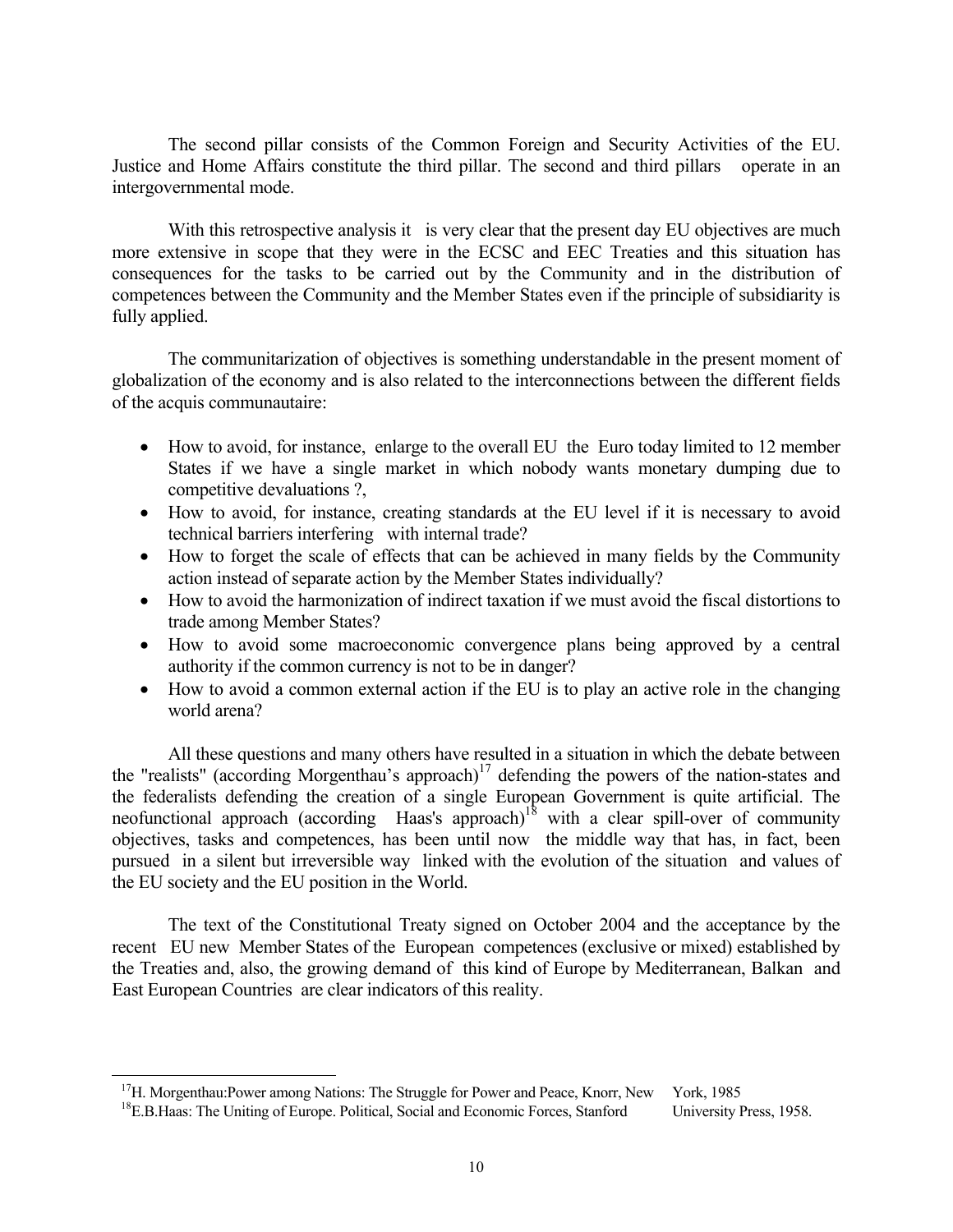### 4. The future and the dangers of the EU

 After the exhaustive debate about the future EU competences connected with the ratification of the Treaty establishing a Constitution for Europe signed on October 2004 in Rome it is necessary to admit some elements of national "realism" confronted with any excessive "Euro optimistic federalism" when talking about the future distribution of competences between EU and the Member States in the future European Union even if the present position is formally consolidated by the acceptance by the EU Member States of the European Treaties.

 At the same time the European Commission has accepted the idea that the EU must deliver more results from its better regulation initiative. After screening 183 proposals for EU laws pending at the European Parliament and Council, the Commission has decided to scrap more than a third (68) because some of the proposals are inconsistent with the objectives of the new Partnership for Growth and Jobs (Lisbon Strategy) or do not meet better regulation standards.

 But, at the same time, the acceptance of the present Acquis during the recent enlargement negotiations of the EU and the fact that many other European countries have already accepted the EU Acquis when applying for full EU membership (Turkey, Croatia) means that the potential advantages of integration are fully appreciated . Suurendering a part of the national sovereignty at the level established at the Maastricht /Amsterdam/Nice Treaties level seems not to be a problem for most of the EU members...

 At the same time Opting-Outs and reinforced cooperation are today possible (examples of the Schengen arrangements and the euro) to make compatible collective interest with national interest<sup>19</sup> without arriving to create a "Two Sppeed Europe", but the real question is what is the willingness of some of the EU countries to assume all the requirements requested by a "27 or 29" member Europe.

In this sense present European integration must face two questions:

- Europe is partly immobilized by its problems because too many people benefit from the status quo to change. The rejection by the French and Dutch voters of the new EU Constitution is a good example.
- rich Old European countries -that are net contributors to the European Budget- seem to be reluctant to assume new budgetary obligations vis à vis new poor members and developing countries. In fact the new members looked with astonishment at how Old Europe fought each other on the question of the EU budget. In this context it is not possible to advance in the process of deepening Europe if the EU budget is not exceeding the ceiling of 1, 2 % of the Community Economy. The present discussion of the new Financial Perspectives 2007- 2013 reflects this situation.
- -The institutional system of the EU is not adequate for a EU with 30 members

<sup>&</sup>lt;sup>19</sup>F. A. Sondermann : The Concept of National Interest, ORBIS, Spring 1977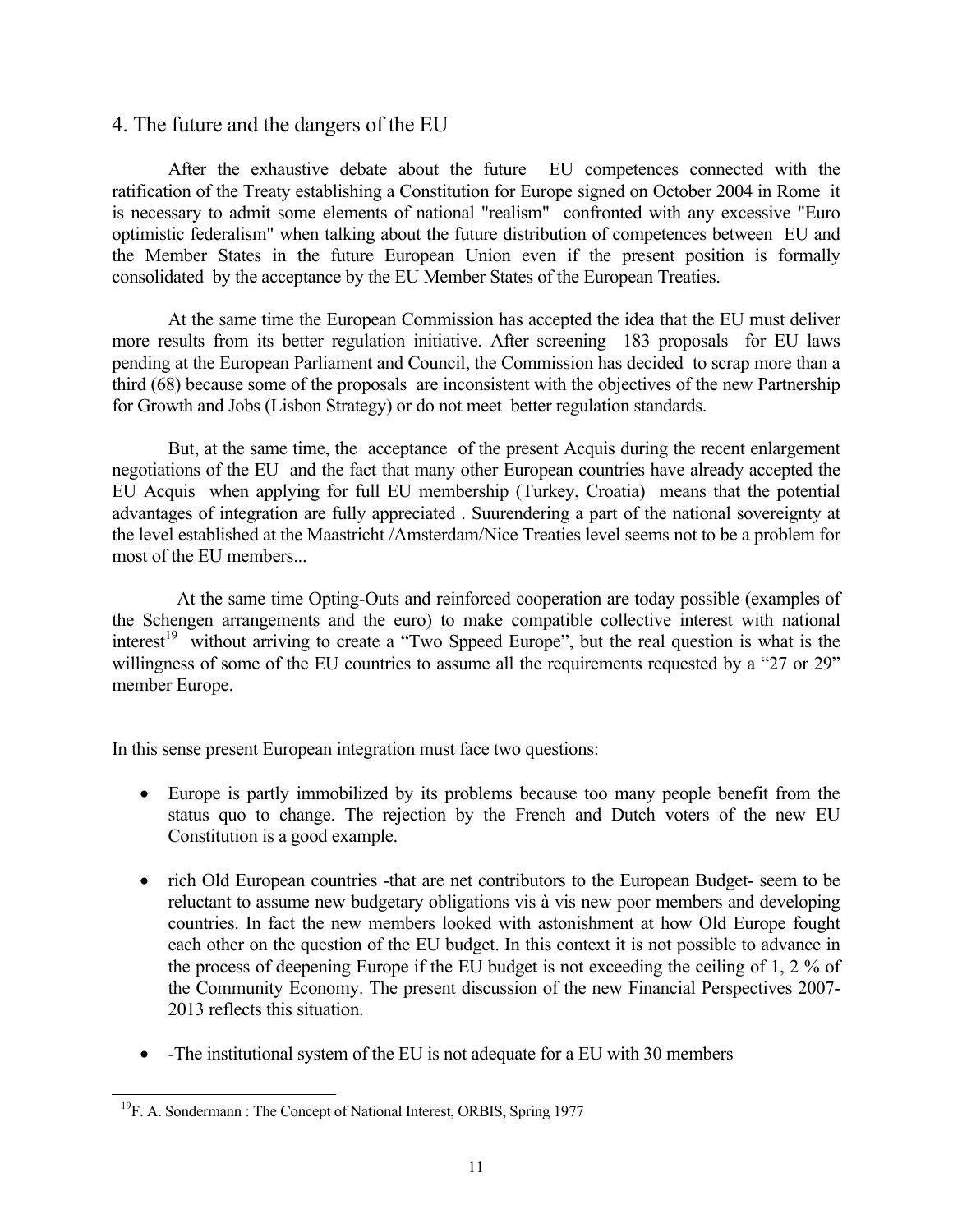But neither one single European member has expressed intention to retire from EU nor to recuperate powers already ceded to Europe.

In addition the last Enlargement has produced some contradictions that are to be faced in order the Enlargement does not conduct to destroy the "European social model" of high benefits and job protections that Europe has built since World War II.

 New member States, Turkey and Croatia are not interested in the EU to being a simple free trade zone because they are interested in participating in a Community having capacity to giving new impetus to their economy, their backwash economic sectors and underdeveloped regional areas and to have a enhanced role in international affairs.

 Te question is not to downgrading the level of integration reached but to solve the Discontent about the adaptation of the European Model to the need competitive realities without taking advantage of a very important fact: even if the European Economy is not growing fast corporate profits are rising in the EU providing capital for investment and developing new technologies to compete in the globalization.

#### The FTAA model

l

 In front of this European experiment some conservative Americans say that they do not understand why some American Politicians involved in the FTAA process are so intent on repeating Europe's mistakes concerning the European Model.

 The FTAA process has recently moved from a originally Free Trade Zone, to a broad exercise of Hemispheric Cooperation oriented to creating jobs, fighting poverty and address how to maximize the benefits of hemispheric integration , including productive capacity and competitiveness in the region.

 These ideas must be putted in perspective with the present situation of the American integration models in the framework of Multilateralism and Globalization<sup>20</sup>, the compatibility of the FTAA process with the American sub regional integrations<sup>21</sup> and the idea of some Brazilian business leaders in the sense that MERCOSUR must abandon the Customs Union project going back to a free-trade zone<sup>22</sup>

 Today the second generation free trade area projected under FTAA has few possibilities to develop to a more intense regional integration scheme and new additional sub regional trade

<sup>&</sup>lt;sup>20</sup> See World Bank: Trade, Regionalism and Development, t topic of the GLOBAL ECONOMIC PERSPECTIVES, 2005

<sup>&</sup>lt;sup>21</sup> F. Granell: The FTAA, the United States and Europe, Jean Monnet/Robert Schuman Paper Series of the Miami European Union Center, vol. 1 number 6, September 2002.

 $22$  F. Peña: The future of MERCOSUR: An Argentine Perspectiva, Real Institute Elcano